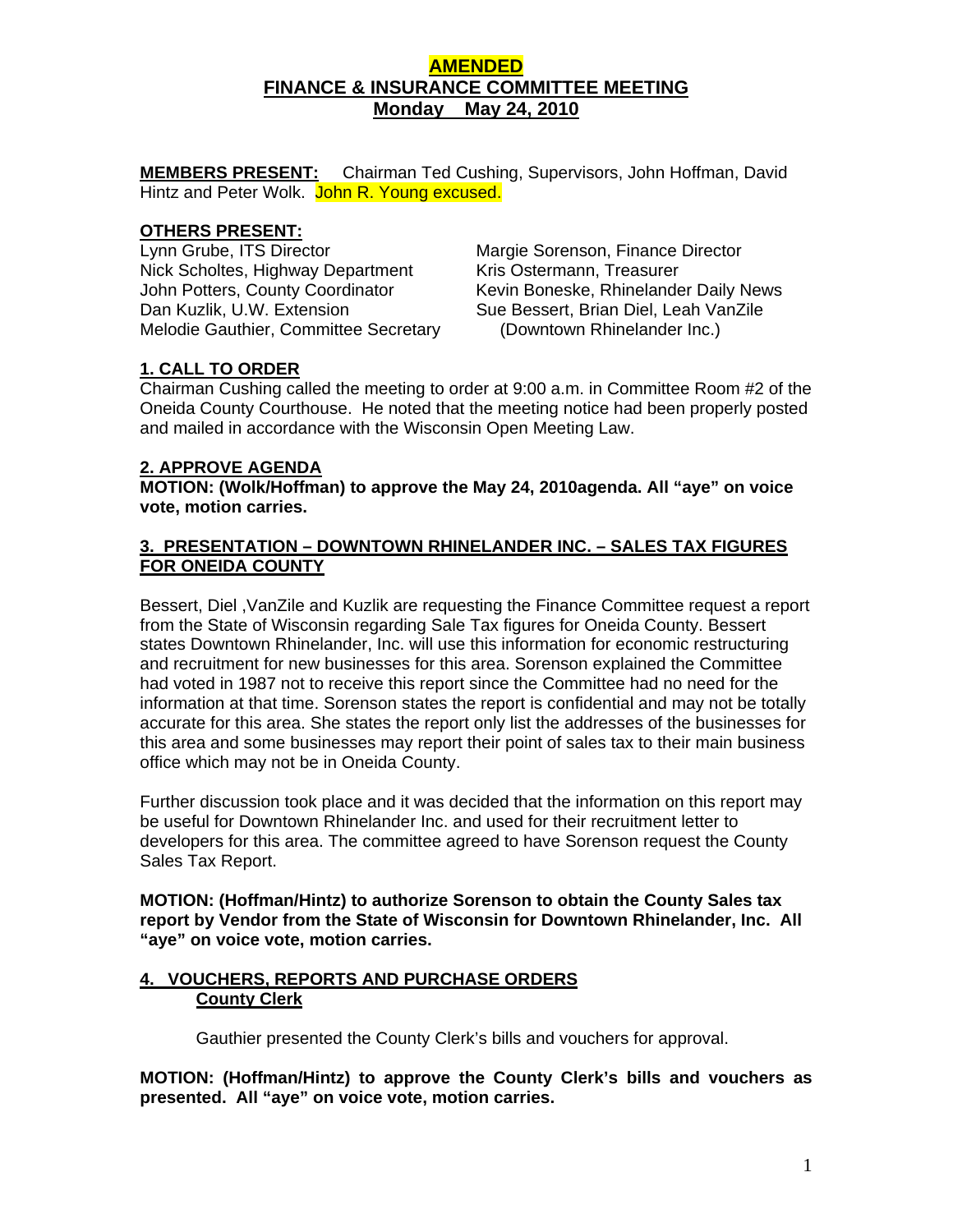### **Treasurer**

### **April 2010 - Statement of Cash Account and explanation of new money market account.**

Ostermann presented April 2010 Statement of Cash Account and briefly explained a new money market account at Associated Bank.

### **MOTION: (Hoffman/Hintz) to accept the Treasurer's April 2010 Statement of Cash Account as presented. All "aye" on voice vote, motion carries.**

## **Collection of tax bills at 1st National Bank branches**

Ostermann explained there will be two 1<sup>st</sup> National Bank branches, Three Lakes and St. Germain that will start collecting the  $2^{nd}$  half of property taxes for Oneida County. The banks will deposit this information on-line through Chip Mauel's program and Oneida County will then transfer the information from the program into the County's system nightly. Ostermann stated that Vilas County implemented this program last year and states this was very successful. This process will also be more convenient for tax payers and should save some congestion in the Treasurer's office. No further action was taken.

#### **2010 Tax Foreclosures**

Ostermann presented the 2010 Tax Foreclosures for approval.

#### **MOTION: (Hoffman/Wolk) to approve the Treasurer's 2010 Tax Foreclosures as presented. All "aye" on voice vote, motion carries.**

#### **Information Technology Services**

Grube presented bills and vouchers for approval.

#### **MOTION: (Hoffman/Wolk) to approve ITS bills and vouchers as presented. All "aye" on voice vote, motion carries.**

Grube presented a Line Item Transfer for approval.

#### **MOTION: (Hoffman/Hintz) to approve ITS Line Item Transfer as presented. All "aye" on voice vote, motion carries.**

#### **Finance**

Sorenson presented bills and vouchers for approval.

**MOTION: (Hoffman/Hintz) to approve ITS bills and vouchers as presented. All "aye" on voice vote, motion carries.** 

#### **2010 Departmental Information Document**

Sorenson presented the 2010 General and Finance Department (DID) Departmental Information Document for approval.

**MOTION: (Wolk/ Cushing) to accept the 2010 Departmental Information Document as presented. All "aye" on voice vote, motion carries.**